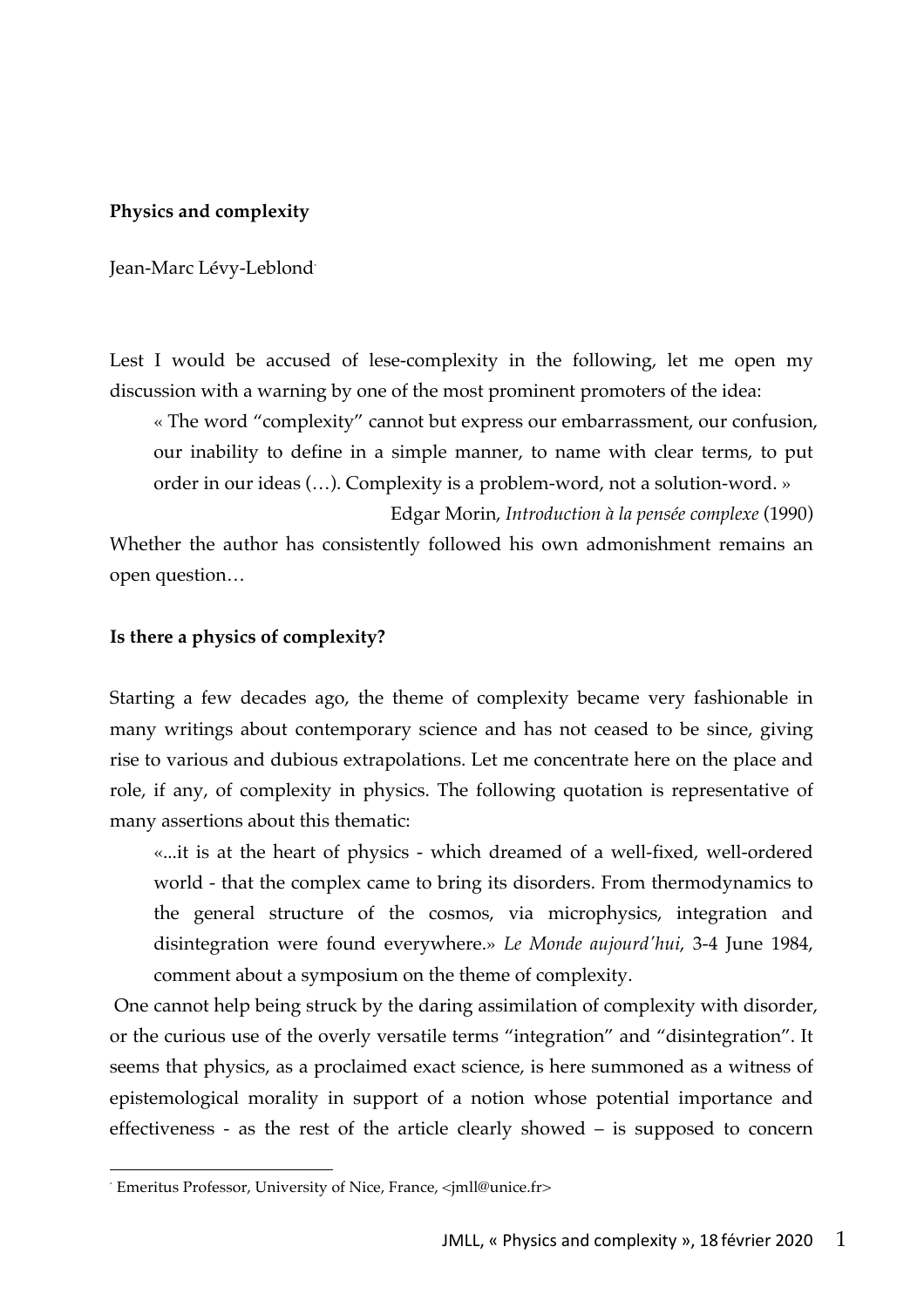mainly the biological and social sciences. The physicist, however, cannot recognize in these few lines a relevant description of the present evolution of his discipline. Complexity is not really a keyword in current physics and does not correspond to a specific concept, an explicit problem or even a research program<sup>.</sup>. It is telling, as an empirical proof, to browse through the list of publications of the Santa Fe Institute, which is the self proclaimed Mecca of complexity; for the year 2019, out of roughly 120 papers produced at the Institute, less than 20 dealt with physics; furthermore, most of these played only lip service to complexity and were rather standard works in statistical physics or condensed matter physics<sup>2</sup>.

It must be recognized of course that some reputable authors have tried to give various definitions of complexity which might be relevant for physics, C.B. Bennett being one of the foremost proponents<sup>3</sup>, followed, among others, by M. Gell-Mann<sup>4</sup>. However, such attempts almost immediately were received with a strong, if not unanimous, scepticism<sup>,</sup>. The critics pointed out the very narrow field of application of such definitions. It is true, indeed, for example, that algorithmic complexity (the so-called Solomonoff-Kolmogorov complexity), a well-defined mathematical notion, is used in information and computation theory. As far as physics is concerned, algorithmic complexity has found some applications in the field of statistical physics, for instance in discussions about the vexed notion of entropy<sub>°</sub>. However, precisely because of its rigorous and specific mathematical definition, which concerns but sequences of integer numbers, its relevance is strictly limited to that domain. One might anyway ask whether the terminological choice of "complexity" to name the notion is really appropriate (note that neither Solomonoff nor Kolmogorov used the term "complexity"7 ); indeed, algorithmic complexity is a purely quantitative measure, far away from the qualitative meanings currently associated with the epithet "complex" as usually attributed to some concrete phenomena or theoretical analyses, appealing to ideas such as emergence, multiplicity, interconnection, feedback, recursivity, etc. The inappropriateness of the term is best exemplified by the fact that the algorithmic complexity of a sequence of numbers is maximal when this sequence is absolutely random, that is, without any inner structure. Similar remarks could be made about other various definitions of complexity measures. A recent and heavily documented critical review has been offered by Cosma Rohilli Shalizi who goes so far as to state that

« every few months seems to produce another paper proposing yet another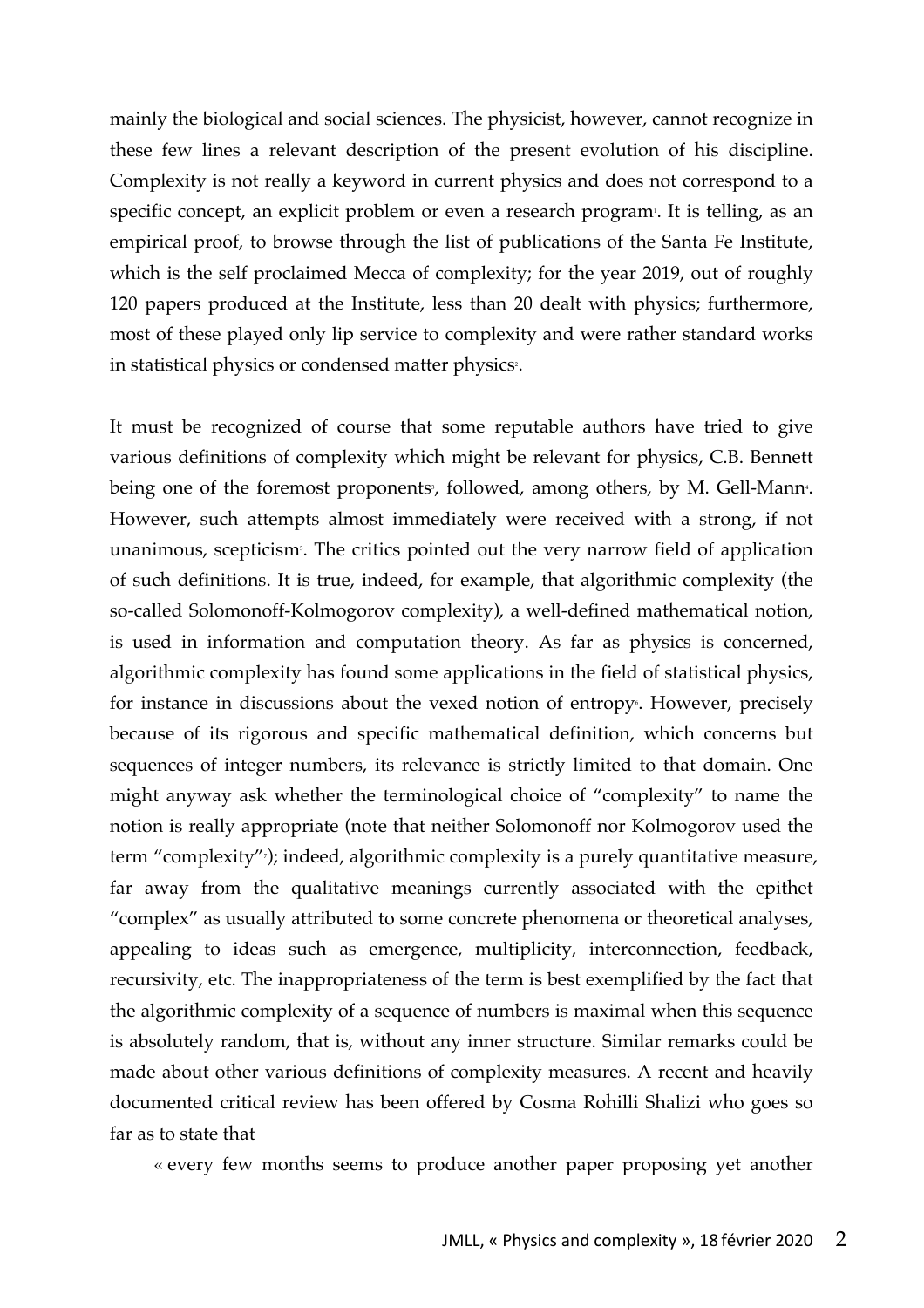measure of complexity, generally a quantity which can't be computed for anything you'd actually care to know about, if at all. These quantities are almost never related to any other variable, so they form no part of any theory telling us when or how things get complex, and are usually just quantification for quantification's own sweet sake. »<sup>8</sup>

Let me only add, in order to keep the record straight, that some people like to think that a fundamental theory of physics would ultimately be based on simple abstract relations between some discrete elements<sup>,</sup>. The simplest example would be that of a Universe consisting of (or described by) a cellular automaton, such as a sophisticated version of Conway's "Game of Life". This would lead to an essentially computational world view, where algorithmic complexity of one type or another might come to play a crucial role in what would be a radically new type of physics<sup>10</sup>. But the irony of the situation is that such a program, whatever its merits, is aiming at finding a most simple algorithm, with a complexity measure as low as possible!

A notable example of the necessity to keep some distance from an uncritical acceptance of complexity as an all-encompassing notion is furnished by the introduction of a 1994 Colloquium on complexity in physics<sup>11</sup>. The very organiser of the Colloquium, the outstanding physicist Philip W. Anderson (Nobel prize 1977), while using in its introduction "complexity" as a catchword, explicitly and impishly develops the idea that, in fact, it is another idea that has to be brought forward and studied, namely "emergence". Another strong and convincing warning against of the hopes aroused by the notion of complexity has been offered by the mathematician and philosopher of science Giorgio Israel, who summed up his misgivings by stating that

« the science of complexity proposes forms of reductionism that are even more restrictive than the classical ones, particularly when it claims to unify in a single treatment problems that vary widely in nature such as physical, biological, and social problems »<sup>12</sup>.

As for now, the term "complexity" as related to physics is used more or less wisely in epistemological exegesis or journalistic commentary to evoke the renewal and diversification of certain investigative themes, such as, for example, the return in force of studies on macroscopic phenomena, from whirlpools in bathtubs to sand heaps. But perhaps it would suffice to say that physics today recognises (empirical) complication without tackling (theoretical) complexity, which makes it difficult for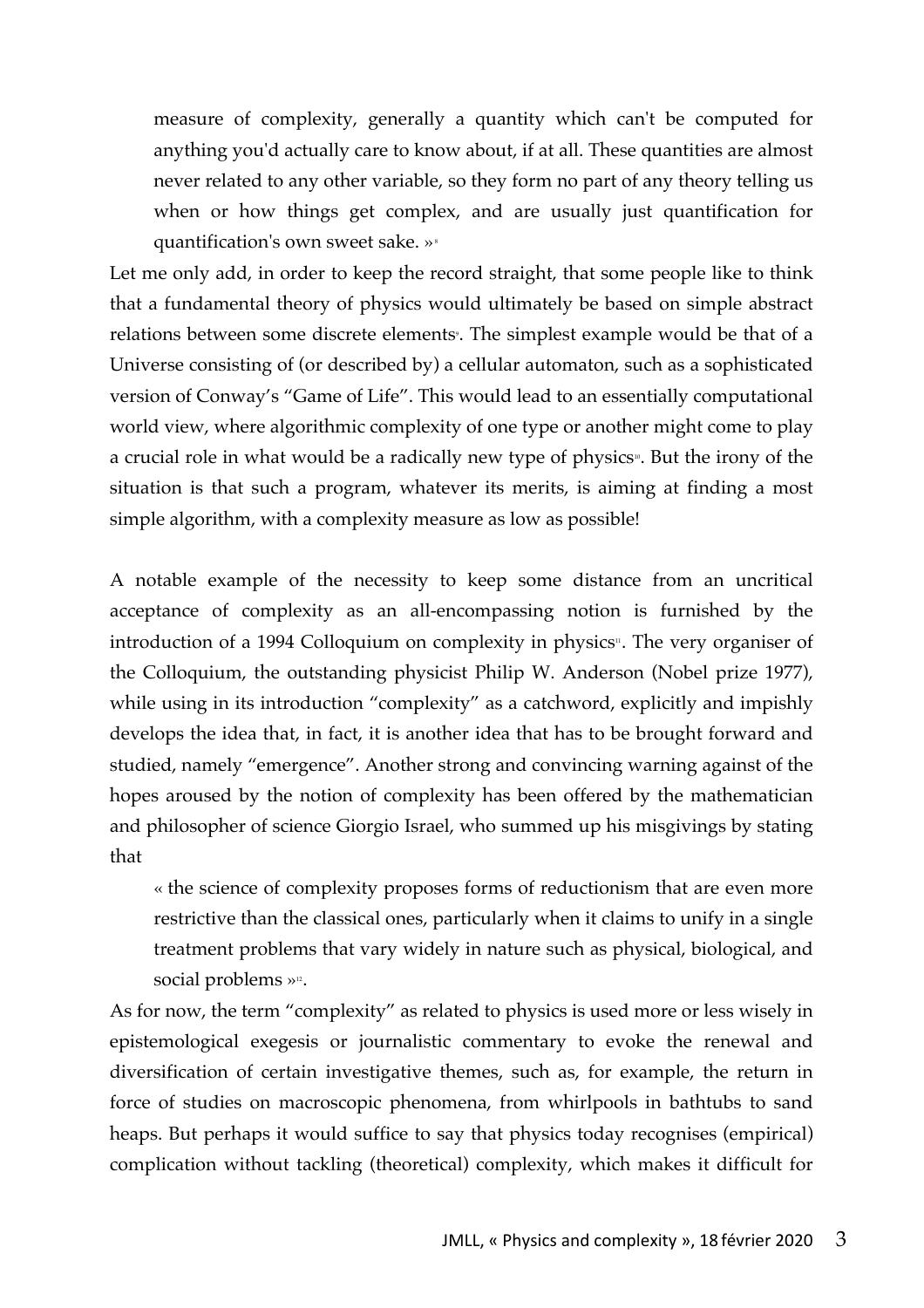the physicist to come and lay his obole at the new idol. He is all the more deterred to pay tribute to it in his field by his rather systematic mistrust of the numerous overly general notions, with interdisciplinary vocation and global pretensions, which are regularly proposed as panaceas to compensate for the diversification of knowledge. The forced unification of knowledge is probably even more sterile than its spontaneous dispersion. The diversity of disciplines is a guarantee both of their interest and of their proper use, and the frequent calls for interdisciplinarity and a recomposition of sciences too often amounts to a derisory and sometimes dangerous fantasy<sup>13</sup>.

# **The decomplexity of theoretical physics**

How then to justify the relative indifference of physics to the idea of complexity? The fact is that a physically useful notion of complexity certainly would require going beyond the notion of sheer algorithmic or computational complexity, which, as we have pointed out, only deals with strings of numbers. Indeed, the physicist would like to apply the notion to his objects of study themselves rather than to the numerical formalism used in his theories. In other terms, does there exist a definition of complexity which would allow us to decide whether an atom is more or less complex than a clockwork, or a quasar than a biomolecule? To try answering this question, let us adopt a tentative definition of complexity which seems just precise enough not to sink immediately into triviality, and just general enough to cover the cases where the relevance of the notion might be effective:

A system will be said to be "complex" if it exhibits

reciprocal couplings between different levels or parts.

In this conception, in order to be able to speak of complexity, it is necessary 1) that a structure showing a plurality of hierarchical levels or a multiplicity of disanalogous components be distinguished, but 2) that the inner connexions of this structure be not linear, one-way, but mutual. In the words of Jean-Pierre Dupuy :

« A key term, synonymous with complexity, is that of autotranscendance: the upper level "buckles back" on the lower level from which it arises.  $v^{\mu}$ 

In other words, it is the conjugation of both *structural heterogeneity* and *functional reciprocity* that seems to underlie the notion, and could lead to give it a defined content. This definition has the advantage of applying to any type of system, whether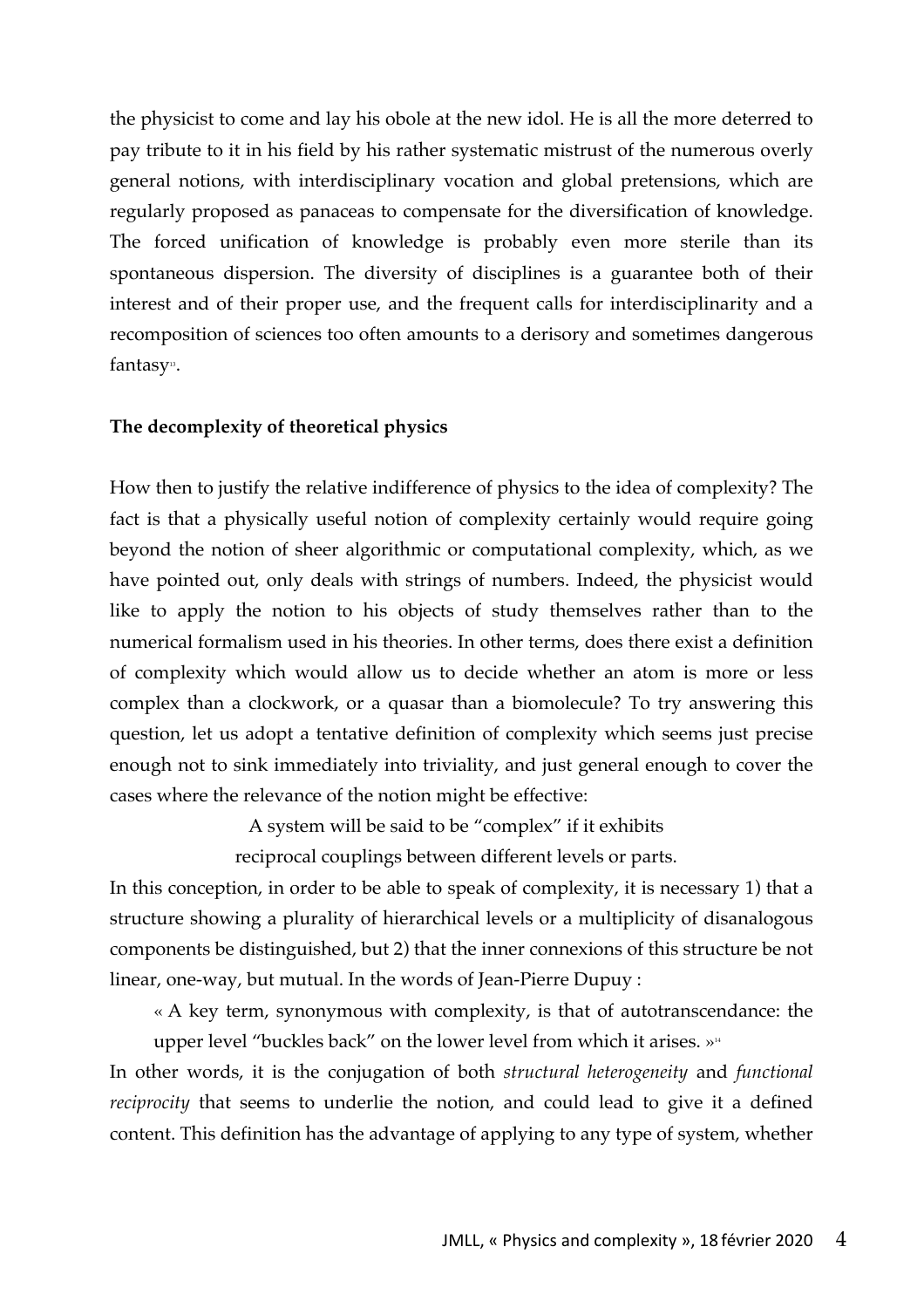material (a natural object) or intellectual (a theoretical construction), whatever the nature, size or number of its elements.

But, therefore, almost any real system is obviously complex, whether it is an oil refinery or a hydrocarbon molecule, the theory of heredity or a living cell. And we are in danger, if we accept this definition, of falling back into soft universality. The point in fact is that we are able to escape triviality, because some systems can be described and understood precisely by ignoring or neglecting their inherent complexity. It is therefore less the relevance of complexity that is of interest here, than the limits of its usefulness. For it is indeed one of the major achievements of physics to succeed in treating so many small and large parts of the Universe as if they were *not* complex, by subjecting them to linear and/or homogeneous patterns that escape the circularity and/or heterogeneity that constitute complexity according to the definition we have proposed.

Let us consider the fundamental, and indeed founding, example of classical mechanics. The trajectory of an object - let us assume it to be pointlike for the sake of simplicity - in a given field of forces is governed by Newtonian dynamics according to the following scheme: the value of the field at the object's position for a given instant determines the force acting on it, which, according to Newton's law, gives the acceleration, that is, the change in its velocity, and therefore the subsequent position, etc. There is indeed, in this statement, a mutual coupling between the two heterogeneous notions of force and position, a characteristic of complexity as we have defined it. Now, physics may claim to be the exact science *par excellence* only by virtue of its mathematisation<sup>15</sup>; it thus transforms the previous verbal statement into a formula:

$$
m\frac{d^2r}{dt^2}=F(r,t).
$$

It is not by pedantry that this differential equation is written here, but because it exemplifies the very operation by which theoretical physics dissipates the initial complexity of the problem. The mathematisation of the notions of force and acceleration purifies them from their empirical concreteness and transcribes them into abstract quantities which may be related through some numerical constant expressing a conceptual equivalence — that is, the mass in the present case. Force and acceleration thus find a homogeneity that is clearly demonstrated by the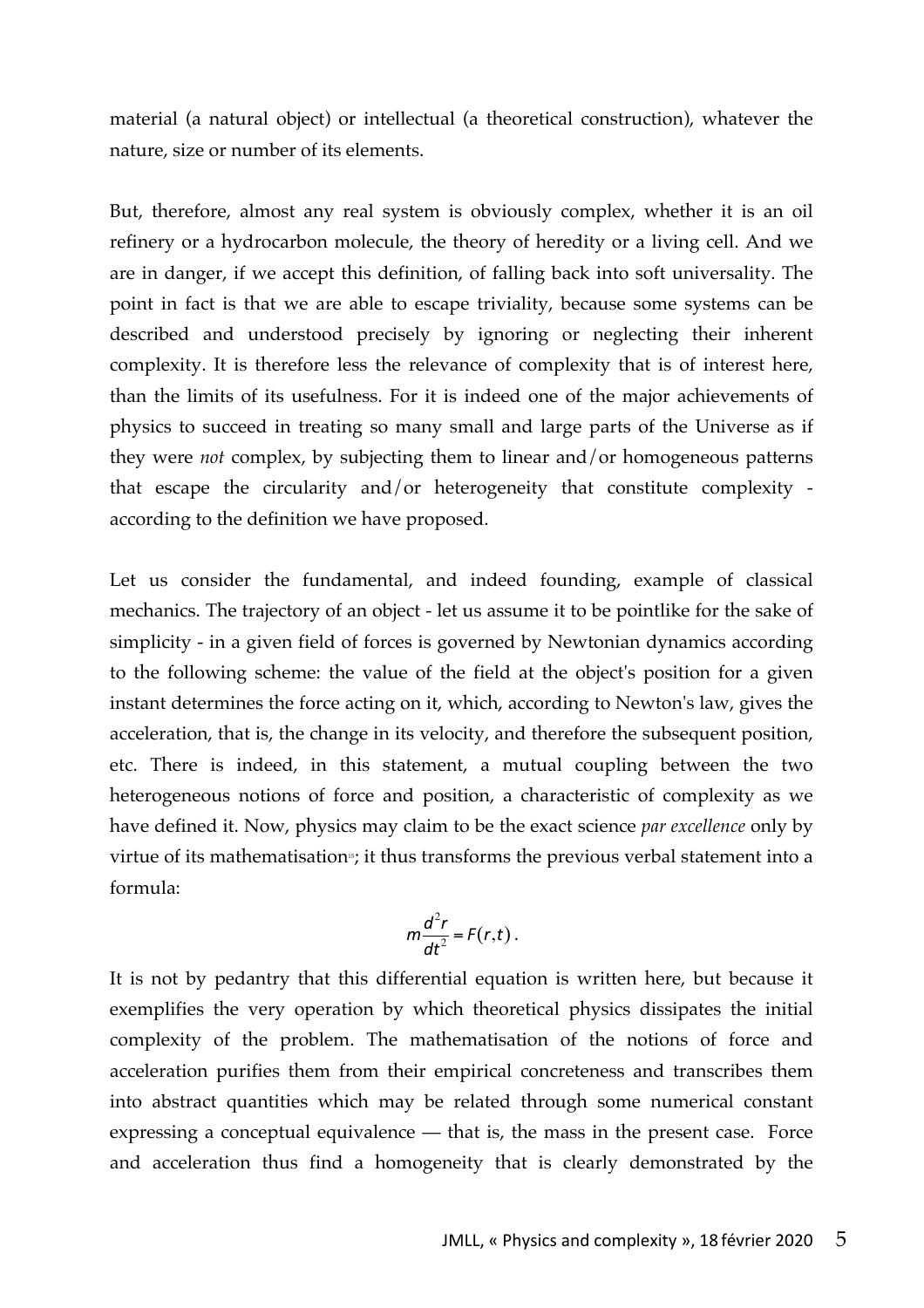equation that links them. Likewise, the apparent paradox of the question (to know the trajectory, we need to know the acceleration, therefore the force, which depends on the trajectory, etc.) is solved by the general theory of differential equations, which assures us of the existence of a well-defined solution, once the initial conditions (position and speed) are known - and even provides us with the means to calculate it effectively.

Here is another concrete, and more modern, example borrowed from nuclear physics. Atomic nuclei are, as we have known for nearly a century, assemblages of (more) elementary "bricks", the nucleons, of which there are two species, protons and neutrons; thus, an oxygen nucleus is composed of 8 protons and 8 neutrons, a uranium nucleus of 92 protons and 146 neutrons, and so on. Some of these compounds are stable and persist indefinitely in their being, if left in peace. Others, more numerous, are unstable and mutate spontaneously: this is the phenomenon of radioactivity. In particular, beta radioactivity consists in the emission of an electron (and a neutrino) by a nucleus which, through the process, changes its nature. The simplest case is that of the neutron itself which, in isolation, decays spontaneously:

#### $neutron \rightarrow proton + electron + neutrino$

(in about a quarter of an hour). However, these very same neutrons, individually unstable, enter into the composition of stable nuclei. Thus the collective level (that of the nucleus) obviously depends on the individual level (that of the constituents, protons and neutrons) but in turn influences its properties — the instability of individual neutrons being inhibited by the collective nuclear structure they generate. «Isn't this a superb example of complexity?» will you then ask the physicist. «If you like...» does he reply evasively, finding little interest in such a convoluted verbal description. For he holds a concept which, by formalising the situation, allows it to be homogenised and to break a circularity the vice of which he cautiously avoids. Indeed, considering the energy of the system is enough to unravel the loop. The mass of the neutron is greater than those of the proton, the electron and the neutrino taken together, which gives it, according to the Einsteinian equivalence (*E = mc*<sup>2</sup>), a surplus of energy compared to these three particles; the disintegration of the neutron then allows it to dissipate this extra energy, thus explaining its instability. In the general case, it is the total mass of the nucleus, obtained by subtracting from the sum of the individual mass energies of the protons and neutrons the total mass of the nucleus, including the binding energy of these constituents, which governs the stability or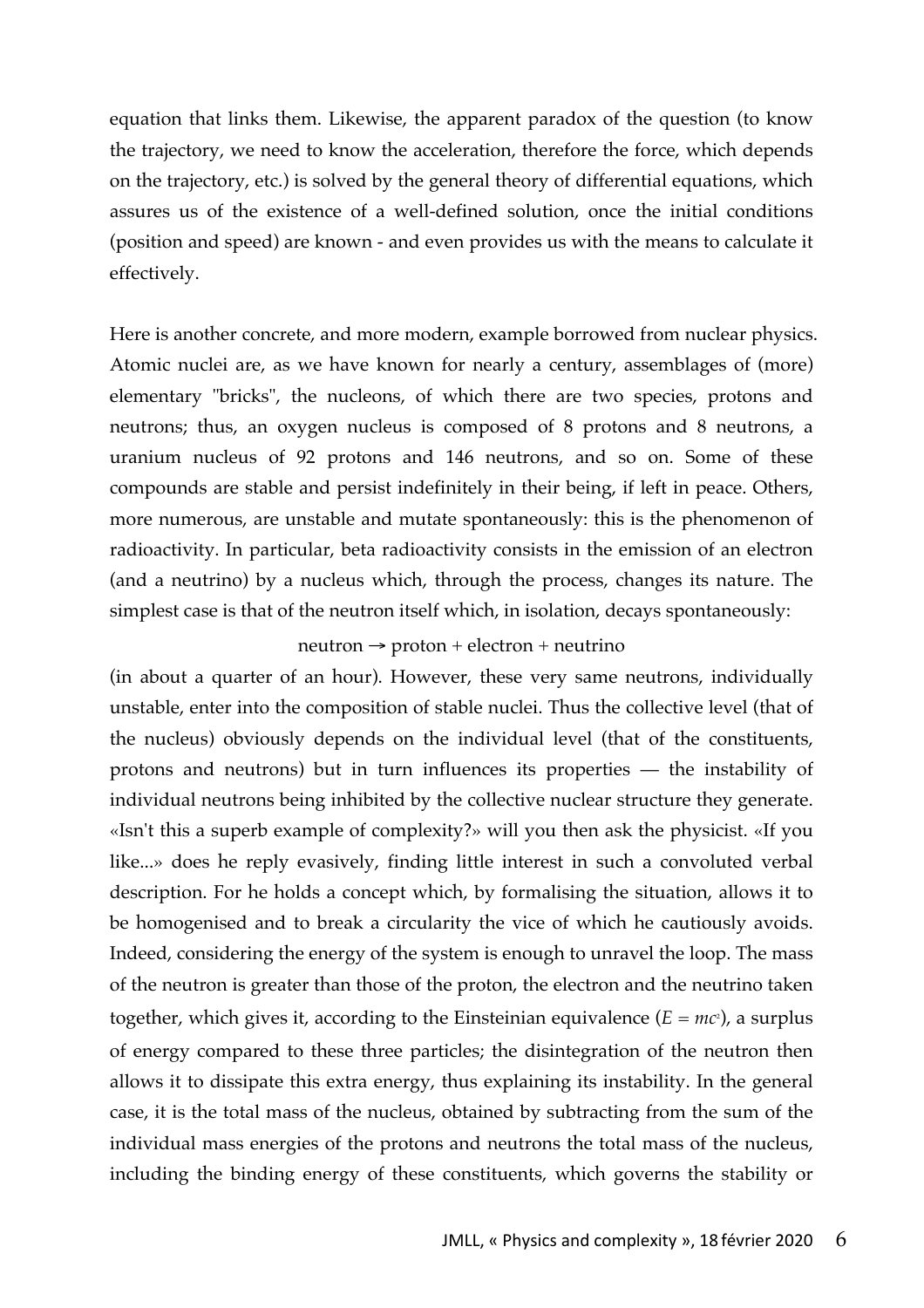instability, depending on whether the nucleus has a total mass lower or higher than the masses of the possible products of its radioactive decay. It is therefore the homogeneisation on the same theoretical level, via the concept of energy, of properties relating to different empirical levels - individual (the masses of nucleons) and collective (their binding energies) - that short-circuits the idea of complexity.

We could multiply the examples. They all show that where a description of the physical situation naturally evokes complexity (in the sense defined above), its analysis in fact avoids it. One could probably go so far as to claim that physical theory is based on the determined effort to eschew dealing with complexity as such. This objective may be thought of as a kind of paradigm, or at least a specific program of physics. The possibility of such an escape is intimately linked to the constitutive mathematisation of physics. But perhaps, in the end, it is, or will be, the same in other fields, where theoretical deepening (whatever its modes, not necessarily mathematical) might establish general concepts overcoming the heterogeneity and circularity of "complex" situations. Wouldn't the notion of complexity ultimately be a mirage, all the more frequent in the deserts of thought? Whatever its usefulness in characterising a phenomenon (neurobiological, sociological, etc.), establishing its interest and stimulating its investigation, complexity would thus dissipate in any analysis elaborate enough to account for the phenomenon - the fluidity of the heuristic notion evaporating in the aridity of formal theory, like those watery areas glimpsed far away in the desert that vanish at the approach of the thirsty researcher. The metaphor here is not necessarily meant to be deprecating: mirages can be useful - at least they make travellers go on, and sometimes in the right direction.

Let me conclude with the following statement, all the more interesting since it comes from human sciences, *i.* e. linguistics<sup>16</sup>:

« The scientific spirit requires that the complexity which he is presented with may be analysed in such a way as allowing the extraction of a single feature in order to use it as a key for the whole. »

L. Hjelmslev, *Prolegomena to theory of language* (1943) Except that I would speak of a small number of features, rather than of a single one, I am afraid not to be able to contradict this assertion, at least concerning physics. But this is not the end of the story as physics is not a purely theoretical endeavour.

# **The complexity of practical physics**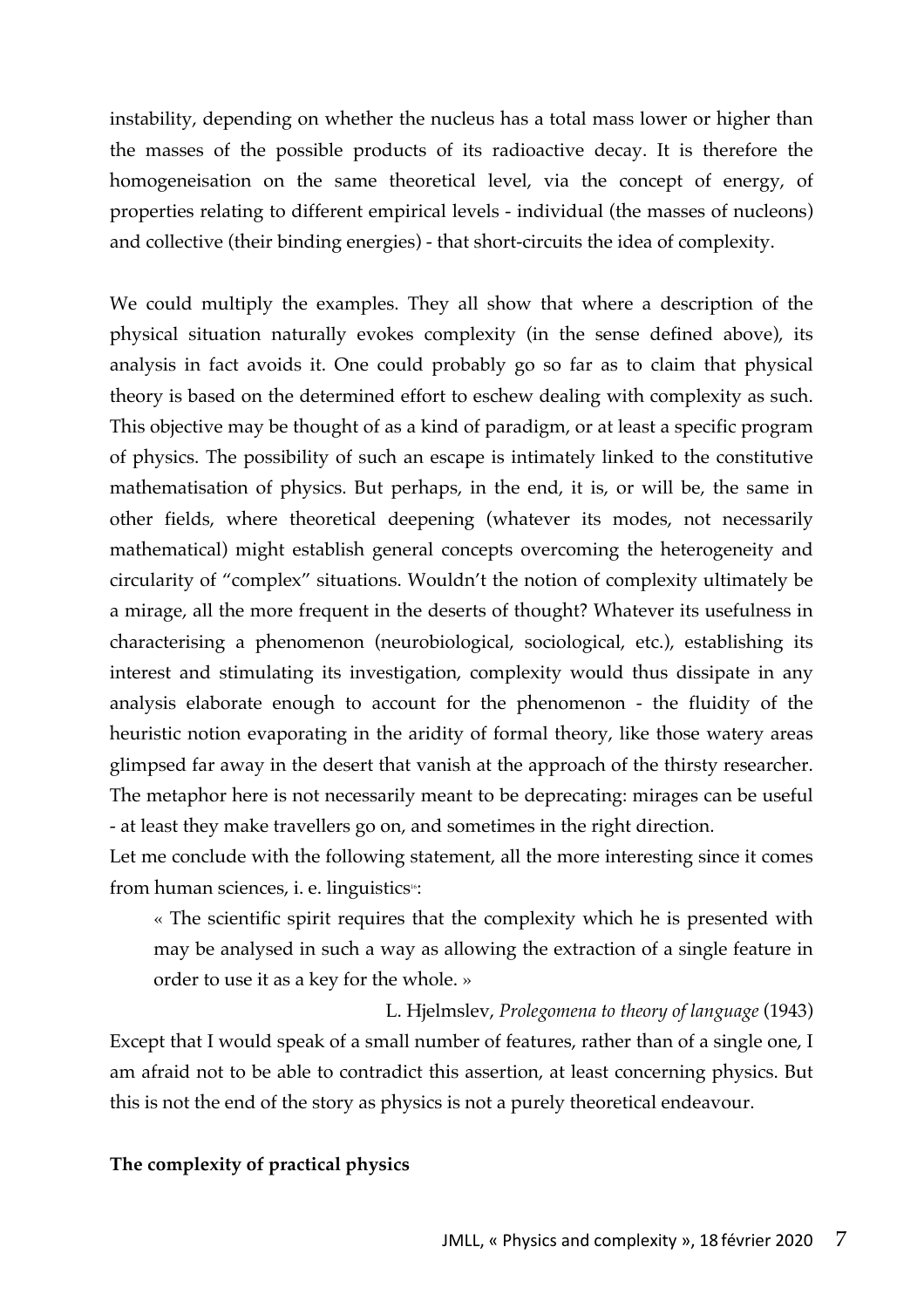Indeed reality *is* complex, even if theoretical physics tries to ignore it, and can thus move forward thanks to its very blinkers. It is thus hardly surprising to see the spectre of complexity, driven out of the object of physics, coming back to haunt its practice. In various respects, indeed, *complex* modes of operation - in the strong sense defined above - can be revealed; it is therefore understandable that, without contradicting the flat transparency of the statements of physical science, they result from processes that are less simple and linear than is often believed. Consider, for example, the different fields of physics usually presented according to a hierarchy of linearly embedded levels which seem to justify the common reductionism: particle physics underlying nuclear physics, itself the basis of atomic and molecular physics which serves as the foundation for condensed matter physics, etc. It is true, of course, that the laws operating at each of these levels underpin the material constitution of the next; the existence of nuclei is made possible by the nature of the interactions between the particles (nucleons) that constitute them. Even if it is recognised that this reductionism remains a statement of principle rather than an actual development (except in very special cases, we do not know how to explain concretely the detailed properties of the nucleus from the forces between nucleons, nor those of the molecules from the nuclei and the electrons), it serves as a theoretical basis for the erection of a hierarchy of values between disciplines, the noblest being identified with the most fundamental: particle physics thus claims pre-eminence over molecular physics or solid state physics, which are sometimes considered to be vulgarly applied physics<sup>17</sup>. This presumption, if naive, is hardly innocent, and its institutional and economic effects are major. The choice of priorities in research policies and the proportion of the budget devoted to each discipline are strongly affected. Compare, for example, the funding of particle physics and its titanic accelerators with that of condensed matter physics, which is so rich in potential technical applications. It is therefore not useless to somewhat belittle the arrogance of fundamental physics, by pointing out that, if some of its theoretical outcomes may contribute to other fields, it is on the other hand totally dependent on these other fields at the experimental level. As an example, the equipment of particle physics (detectors, counters, computers) is largely based on the discoveries and achievements of solid state physics (transistors, superconductors, etc.). Better still, the autonomy of the various levels remains such that each one continues to be a place of conceptual elaboration, and that a fundamental discipline often benefits from importing ideas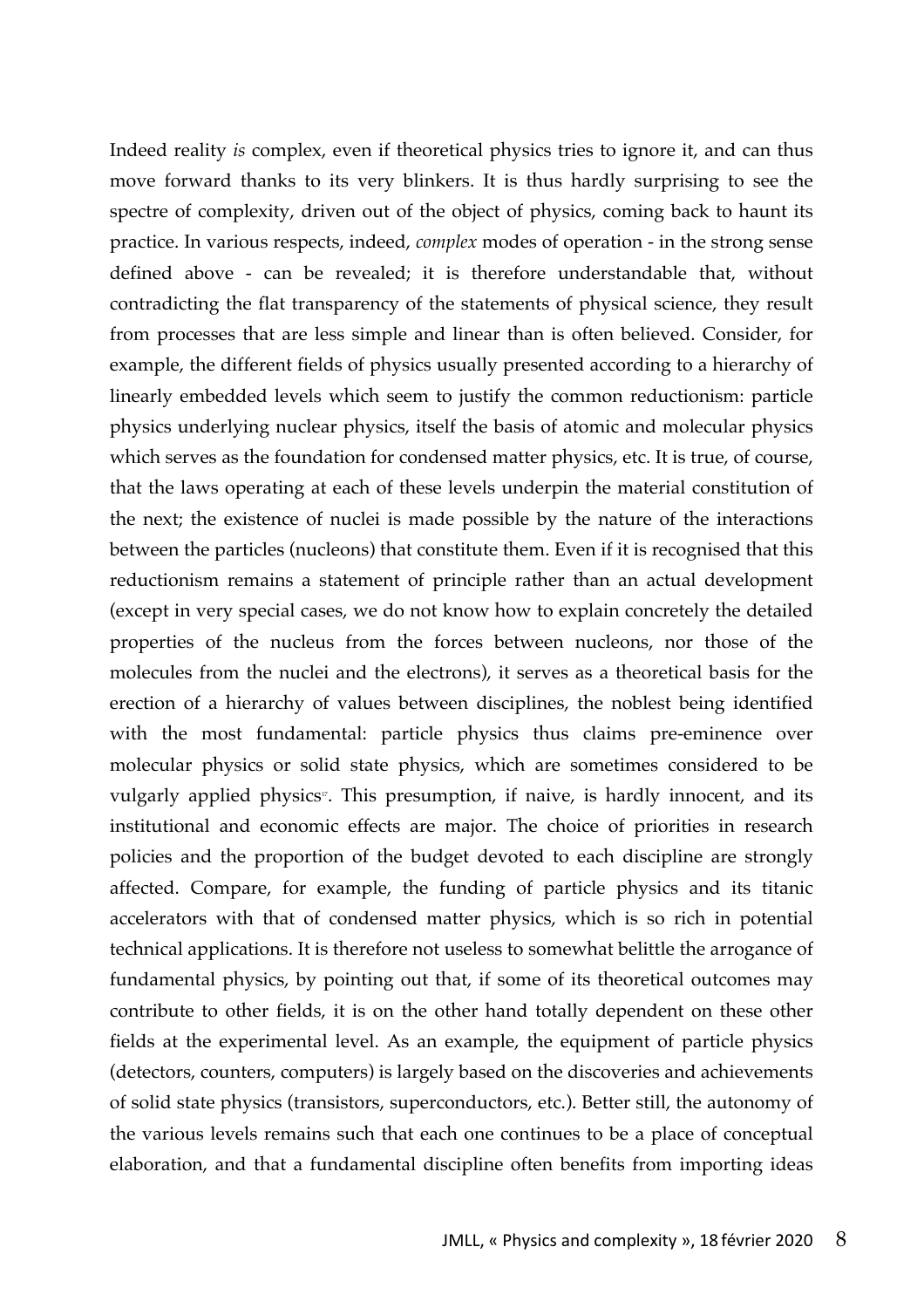that have appeared in fields that it claims to dominate (thus statistical physics has largely fertilized particle physics). It is this mutual interaction between levels that we have called complexity. Taking it into account, would it be only at a heuristic level, should eschew too rapid value judgements and bring more flexibility in the management of research organisations and funds. These considerations, internal to physics, naturally extend to the relations between the major scientific disciplines. They would, for example, lead to a revaluation of the status of chemistry in relation to physics, and, above all, of the social sciences and humanities in relation to the biological and physical sciences. We certainly need the former, more and more, to develop and control the latter.

In addition to this functional and organisational complexity of physics, one has to acknowledge its formal and conceptual complexity. Theorising in physics is not univocal. A given class of phenomena often may be analysed through different theoretical formulations, no doubt equivalent as far as this class is concerned, but with more or less broad domains of extension and very foreign basic concepts. Thus classical mechanics, that allows to calculate the trajectories of material points subjected to given forces, can be formalised in at least three ways: in the Newtonian mode, by differential equations, where the ideas of force (remote action) and acceleration are first; in the Lagrangian mode, through a principle of least action considering the trajectories globally and selecting the real trajectory among all the putative ones; in the Hamiltonian mode, via a system of partial derivatives equations, putting the laws of conservation at the foreground. These theorisations are fundamentally different, and, outside the field of classical mechanics, show very different relevances: the Lagrangian vision extends quite naturally into classical relativistic (Einsteinian) mechanics, whereas it is the Hamiltonian point of view that proves to be the most fruitful for the transition to quantum mechanics. The formal equivalences between these conceptions too often mask the intertwined articulations between their widely separate fundamental notions. The existence of such relations between heterogeneous formalisms is a good illustration of complexity in physical theory, provided that the full depth and diversity of its development is taken into account. Of course, this complexity of the theoretical structure of physics responds to that of the real world, the understanding of which requires resorting to alternative or even opposite notions, such as global and local, movement and permanence, elementary and compound, finite and infinite, coexisting and interacting, etc.<sup>18</sup> It is of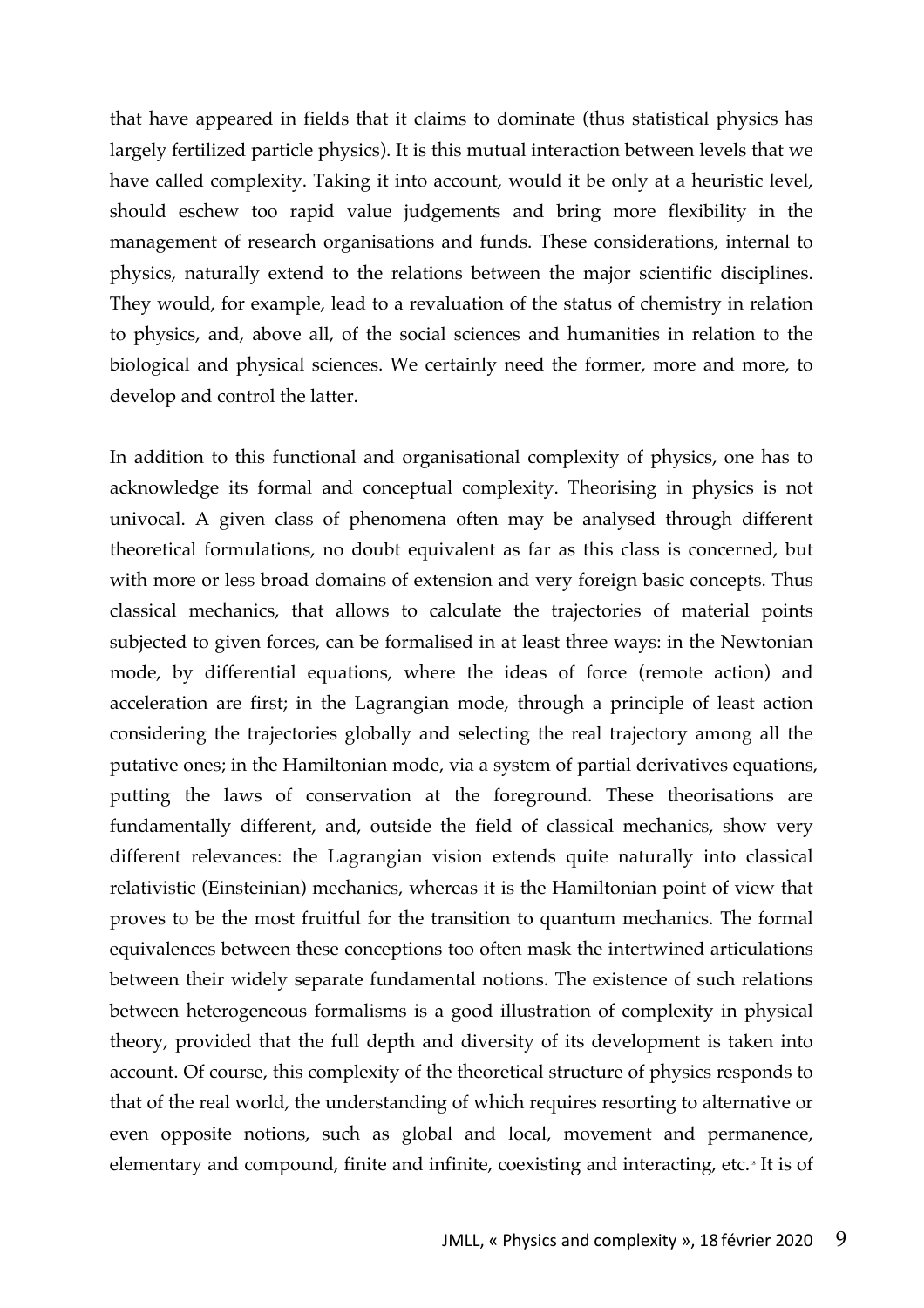utmost importance to recognise this polymorphism, to appreciate it, to reinforce it in at least two respects: firstly, on an epistemological level, since, as we have said, various (formally) equivalent formulations of the same theory will prove more or less fecund when it comes to building a new and deeper theory; secondly, on a pedagogical level and, more broadly, on a cultural level, since access to the mastery of such a theory is often facilitated, and its understanding enriched, by the diversity of its presentations.

Moreover, the complexities of physics, as we have sketched them out, are not only an interesting element of an a posteriori analysis for historical or philosophical reflections. A better understanding and an explicit consideration of these aspects would likely shed light on certain problems in the work of physics itself. For example, the debate on the foundations and interpretations of quantum theory owes much of its persistence and confusion to the difficulty of recognising the complexity of the relations between classical theory and quantum theory: while it is normal that the latter was initially questioned on the basis of the former and in its terms, which were those of current practice, the interesting problem today is to base the former on the latter. This reversal of the interrogation radically transforms the questions and opens up new spaces for a proper theory: considering quantum "non-separability" as a philosophical problem has for too long obscured a physical problem, to wit, showing that classical objects are (roughly) separable, even if their fundamental quantum constituents are not. It would be interesting to study from a similar point of view the discussion of the "anthropic principle"; the distinction of levels (the observer/the Universe) and the asymmetry of their relations (where, here too, epistemological analysis and theoretical deduction do not coincide) would undoubtedly help to clear up the confusion.

It must therefore be granted that physics, if not a science of the complex, is indeed a complex science. But this is hardly a deep statement, as it only shows that if it is certainly worthwhile to recognise complexity as a feature of scientific activity, the word here may hardly go beyond its meaning in ordinary parlance and does not itself acquire a scientific or philosophical content.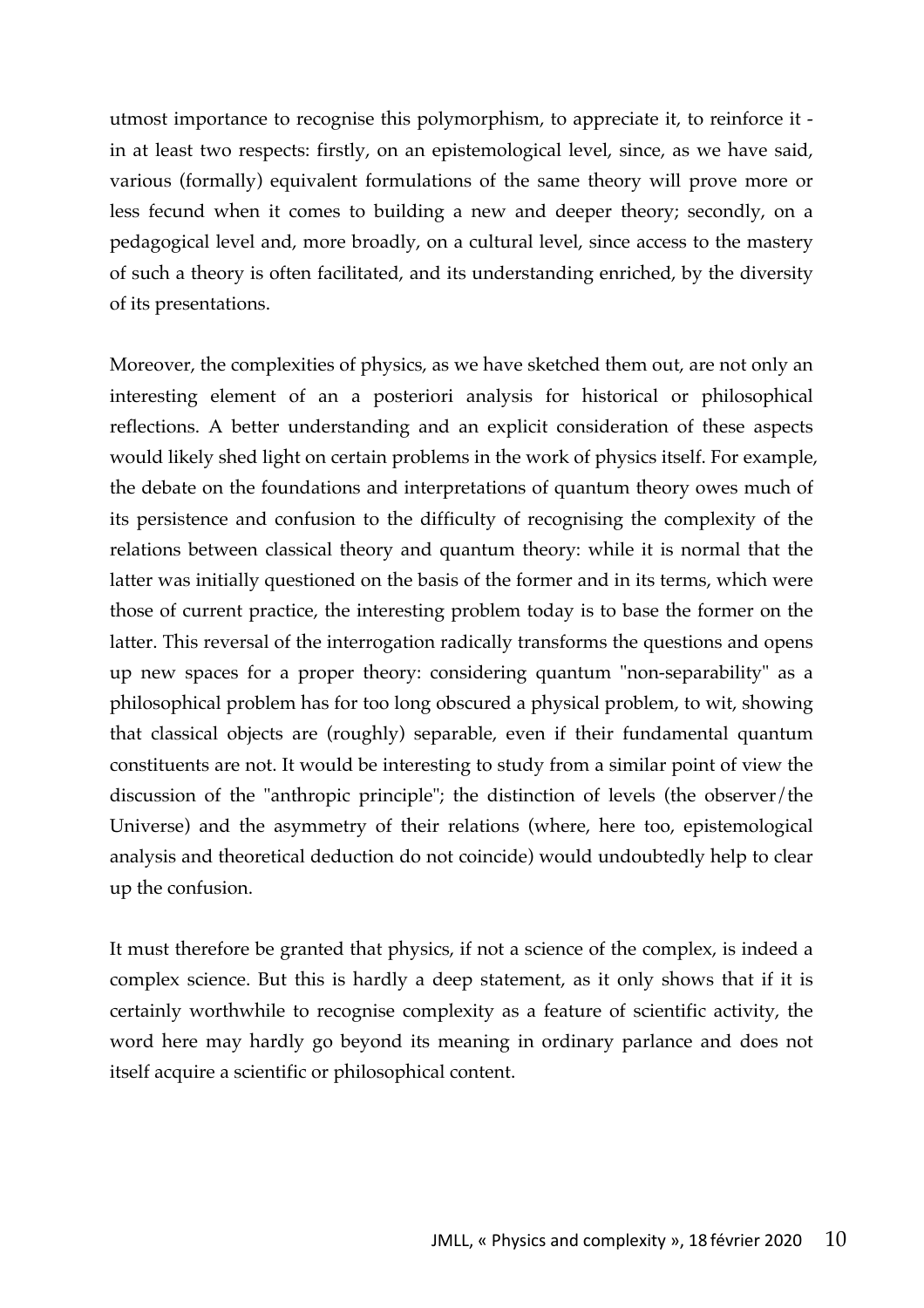1 A 2018 CNRS report by Rémy Mosseri, « Les thématiques de la complexité au département MPPU (Mathématiques, Physique, Planète, Univers) du CNRS », July 2008 (private communication) clearly shows a very cautious approach.

<sup>2</sup> See https://www.santafe.edu/research/results/papers (consulted February 16, 2021)

<sup>3</sup> Charles H. Bennettt, « How to Define Complexity in Physics and Why », in W. H. Zurek ed., *Complexity, Entropy, and the Physics of Information*, Addison-Wesley, 1991 [CRC Press, 2018] ; also in Niels Henrik Gregersen, ed., *From Complexity To Life: On the Emergence of Life And Meaning*. Oxford University Press, New York, 2003.

<sup>4</sup> Murray Gell-Mann, « What is Complexity ? », *Complexity* 1, pp. 16-19 (1995) ; see https://onlinelibrary.wiley.com/doi/10.1002/cplx.6130010105

<sup>5</sup> Mark Perakh, « On Defining Complexity »,

http://www.talkreason.org/articles/complexity.cfm, 2004, archived on https://arxiv.org/abs/nlin/0701048. See also Mark Perakh, *Unintelligent Design*, Prometheus Books, 2004, chapter 1, section « Complexity According to Dembski », pp. 58-63.

<sup>6</sup> See for instance W. H. Zurek, « Algorithmic randomness and physical entropy », *Phys. Rev. A* 40, 4731- 4751 (1989)

<sup>7</sup> It seems that after the seminal work of Solomonoff (1960) and Kolmogorov (1963), the first to introduce the term « complexity » was Martin-Löf in 1966 [Jean-Paul Delahaye, private communication].

<sup>8</sup> Cosma R. Shalizi, « Complexity Measures », 2017, http://bactra.org/notebooks/complexity-measures.html

<sup>9</sup> Such is the idea promoted by Stanley Milgram : https://www.wolframphysics.org/, as well as works by A. Illichinsky, K. Zuse, E. Fredkin, J. P. Crutchfield, F. Berto & al.

<sup>10</sup> I thank Jean-Paul Delahaye for stimulating exchanges on this point.

<sup>11</sup> Philip Anderson, « Physics: The Opening to Complexity *», Proc. Nat. Acad. Sci. USA* 92 (July 1995), pp. 6653-6654.

<sup>12</sup> Giorgio Israel, « The Science of Complexity : Epistemological Problems and Perspectives », *Science in Context*, 18 (3), 479-509 (2005).

<sup>13</sup> See the superb defense and praise for the diversity of knowledge by Paul Feyerabend, *Farewell to Reason*, Verso, 1987.

<sup>14</sup> Jean-Pierre Dupuy, *La catastrophe ou la vie*, Seuil, 2021, pp. 69

<sup>15</sup> See Jean-Marc Lévy-Leblond, « Why Does Physics Need Mathematics », in E. Ullmann-Margalis ed., *The Scientific Enterprise*, Kluwer Academic Publisher 1992, pp. 145-161.